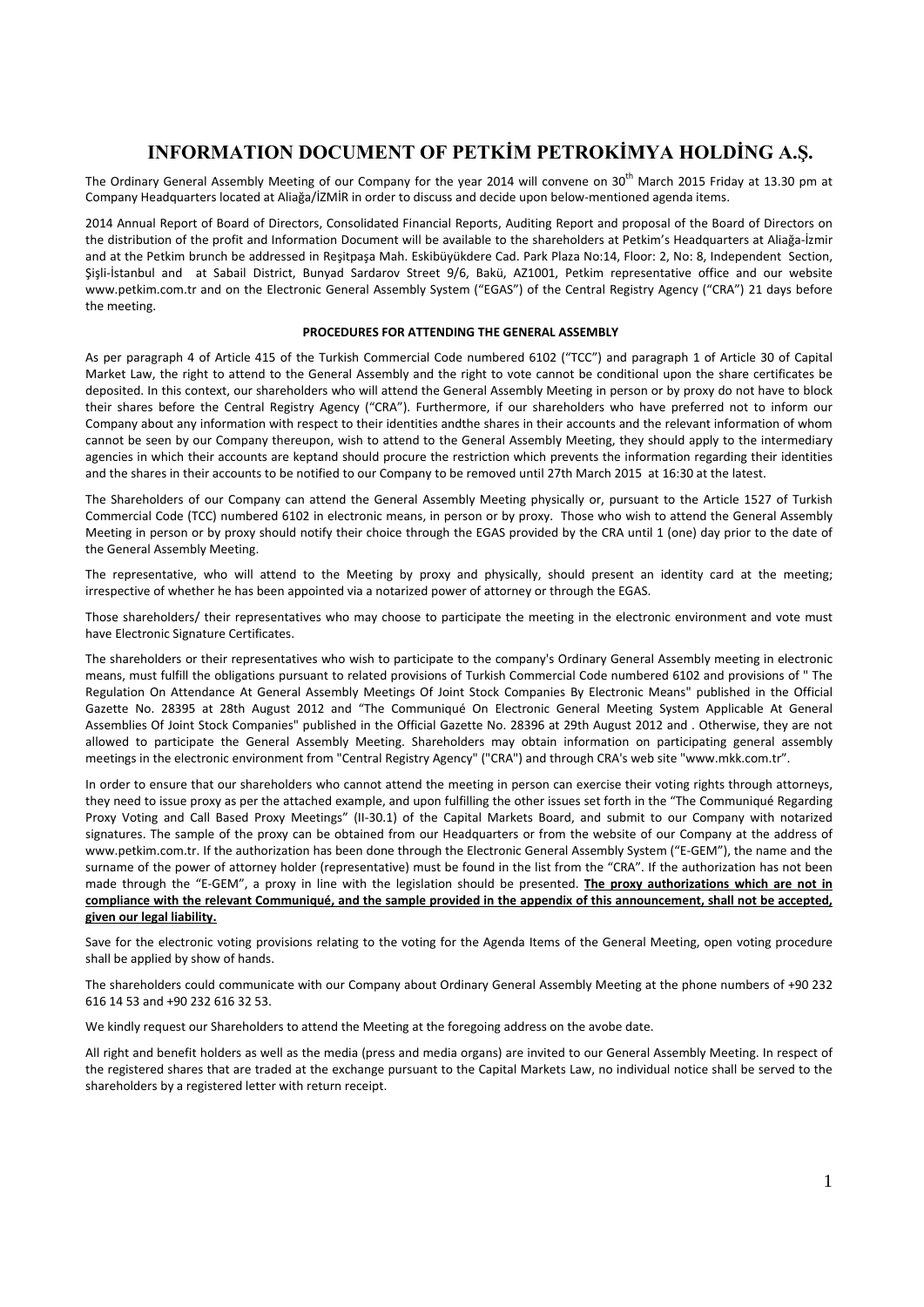Following principles shall be applied in the General Assembly meetings:

#### **a) Invitation Procedure:**

As per Articles 27, 28 and 30 of the Articles of the Association;

The meetings of the General Assembly of Shareholders are held as ordinary or extraordinary meetings.

The General Assembly is the decision making organ having the authorities stipulated in the Turkish Commercial Code and other laws pertaining thereto.

Announcements for General Assembly meetings shall be made at least 3 (three) weeks before, except the announcement and meeting days, pursuant to Article 414 of the Turkish Commercial Code and the regulations of the Capital Markets Board in relation to corporate governance, in the Turkish Trade Registry gazette and on the web site of the Company by specifying the date, hour and place of the meeting. The Company does not have an obligation to send registered mails for the notification of the date of the meeting to the shareholders possessing company shares traded on the stock exchange. The agenda of the assembly should be attached to the Announcement. All issues required to be announced and all other notifications and explanations required to be made to the shareholders together with the general assembly meeting announcement as per the provisions of Capital Markets Law and relevant legislation shall be posted on the website of the Company. These points are announced in the Public Disclosure Platform and the related special case explanations are made.

### **b) Time of Meeting:**

As per Article 27 of the Articles of the Association;

The ordinary meetings of the General Assembly are held at least once a year and within 3 (three) months after the end of the accounting period. The subjects of the agenda are discussed and decisions are taken regarding them during these meetings. Extraordinary General Assembly may be held at any time deemed necessary.

#### **c) Venue of Meeting:**

As per Article 29 of the Articles of the Association;

The General Assembly convenes at administrational headquarter of the Company; in an appropriate place in the city where administrational headquarter is located; or in another place in the country provided that announcements shall be done in accordance with the legal procedures.

### **d) Representation:**

As per Article 31 of the Articles of the Association;

Shareholders can have themselves represented in the General Assembly Meetings by a proxy by means of issuance of a power of attorney. The proxy, in order to be able to participate in the General Meeting, should have submitted the power of attorney to the Company during the general meeting and before establishment of the presiding board. The Board of Directors will determine and announce the form of the power of attorneys within the framework of the regulations of the Capital Market Board. Provisions about appointment of the proxy electronically during general assembly meetings to be held in electronic platform are reserved.

The regulations in the Turkish Commercial Code and the Capital Markets regulation will apply for representation of shareholders.

#### **e) Attendance to the Meeting:**

As per Article 30 of the Articles of the Association;

It is mandatory that the managing directors and at least one member of the board of directors, the auditor and those that should furnish explanations about the agenda items are present in the general assembly meetings.

Unless otherwise is decided by the General Assembly, the meetings are held in a manner open to the relevant persons and press, however the participants of the meeting without obtaining an entry card with the capacity of shareholder or proxy do not have the right to talk and vote.

#### **f) Chairmanship Committee:**

As per Article 34 of the Articles of the Association;

Chairman, either one of the Deputy Chairmen or one of the Members of the Board of Directors will chair the general meetings in his/her absence of the Board of Directors.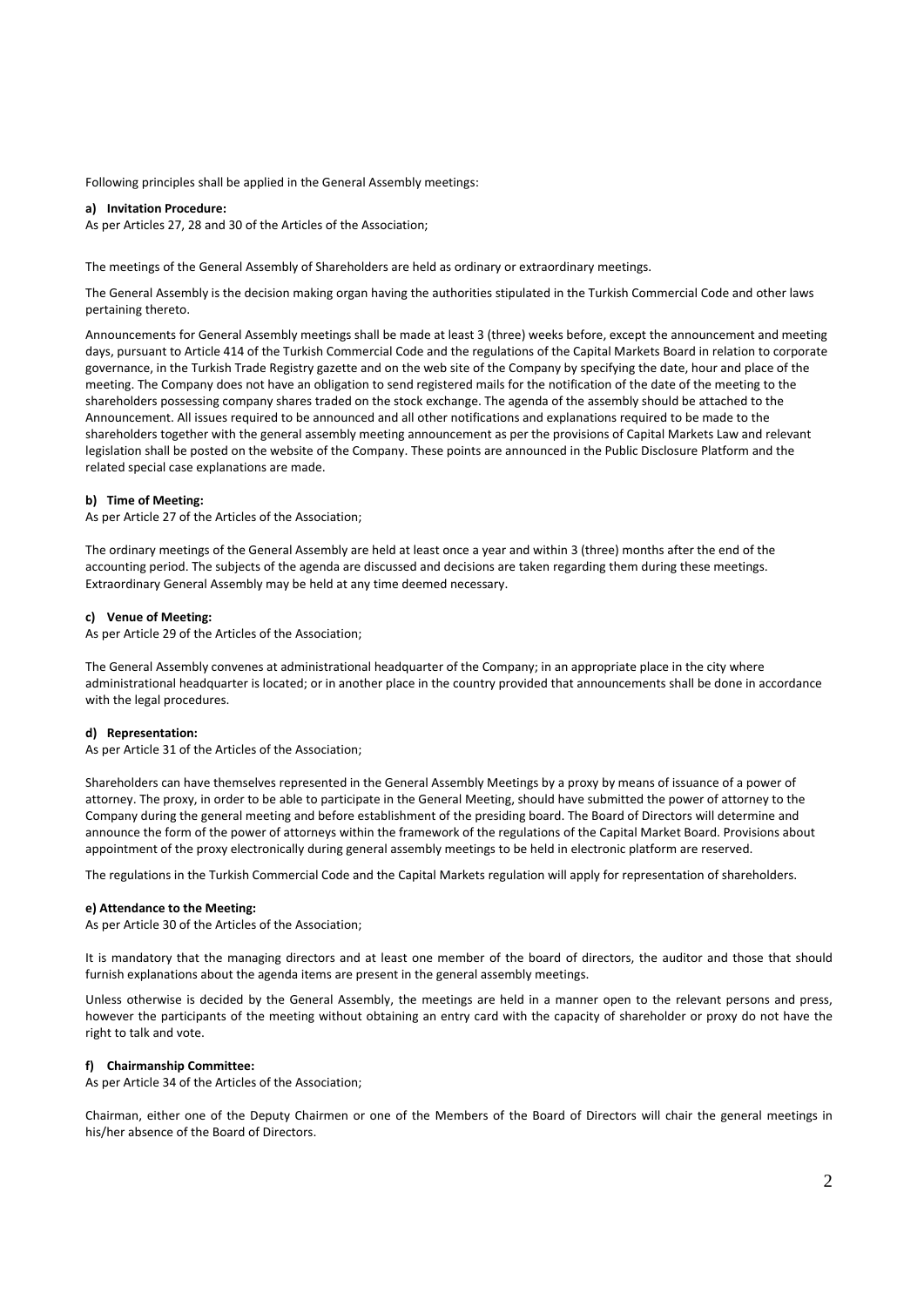The chairman of the General Meeting will constitute the presiding board by appointing the secretary of the meeting and the recorder of votes if finds necessary.

The chairman will be responsible to provide that the meeting is held in conformity with the laws. Minutes of the general meeting will be signed by the presiding board and the Representative of the Ministry of Customs and Trade.

### **g) Voting Right and Its Exercise:**

As per Articles 32 and 33 of the Articles of the Association;

The voting rights of each shareholders in the General Assembly Meetings will be calculated by means of comparison of the total of the nominal value owned by the shareholder with the nominal value of the capital of the company.

Turkish Commercial Code, Capital Market Law and the related legislation provisions are complied with.

Shareholders physically present in the General Meetings will cast votes by means of raising hands. However, upon request of shareholders representing one tenth of the capital owned by the shareholders present and by approval of the General Meeting, secret voting can be adopted. Regulations of the Capital Market Board about the matter are reserved.

### **h) Meeting and Resolution Quorum:**

As per Article 30 of the Articles of the Association;

The General Assembly gathers with the participation of the shareholders possessing at least one fourth of the company capital, except the circumstances requiring a higher quorum in accordance with the Turkish Commercial Code and these Articles of Association, the decisions are taken with the majority of the present votes.

In the event that the above mentioned quorum is not established in the first meeting, invitation will be made once again for General Assembly Meeting and the amount of capital represented in the second meeting will not be taken into consideration and the resolutions will be adopted by majority votes of the shares represented. The provisions of Turkish Commercial Code about meetings and quorum for meetings to be held for amendment of the articles of association shall be reserved. In the event that resolutions subject to approval of the member of the Board of Directors representing the C group require a resolution of the General Meeting, adoption of such resolutions shall be subject to the affirmative vote of the C group shareholder.

Provisions about special meeting of owners of concessionary shares and the quorum for those meetings shall be subject to the regulations of Turkish Commercial Code.

In the event that the transactions which are deemed to be Significant Transactions, and any and all kinds of related party transactions of the company, and the transactions in relation to granting any guarantees, pledges and mortgages for the favor of any third persons are submitted to the approval of the general assembly as per the mandatory regulations in relation to Corporate Governance Principles of the Capital Markets Board, general assembly meeting and decision quorums shall be determined in accordance with the regulations of the Capital Markets Board.

Shareholders representing minimum one twentieth of the capital of the company may request from the board of directors, by indicating the reasons and agenda, that an invitation is made for a general assembly meeting or if a general assembly meeting is already to be held, then the agenda items they wish to be discussed are included in the agenda of the meeting. In the event that the request of the shareholders for holding a general assembly meeting or adding new items to the agenda are refused by the Board of Directors or that the request is not responded in affirmative manner within 7 (seven) working days, the commercial court of first instance located in the place where the headquarters of the company is located can, upon request of the same shareholders rule that an invitation has been made for general assembly meeting.

### **i) Internal Directive:**

Board of Directors shall issue an internal directive and submit for the approval of General Assembly regarding the rules in relation to the principles and procedures of General Assembly's operations in compliance with the Turkish Commercial Code and the regulations and communiqué introduced within the framework of this Law. Internal Directive has been approved by the General Assembly at 29/03/2013, published in the Official Gazette and come into effect at 08/04/2013.

#### **j) Attendance to General Assembly meeting in Electronic Environment:**

As per Article 29/A of the Articles of the Association;

Right owners granted with the right to participate in General Assembly Meetings can participate in these Meetings by electronic platform as well as per the provisions of article 1527 of Turkish Commercial Code. As per the provisions of the Regulation about "General Meetings To Be Held By Incorporations In Electronic Platform", the company can set up the electronic general assembly meeting system or purchase services from the systems established for this purpose, in order to be able to hold a general assembly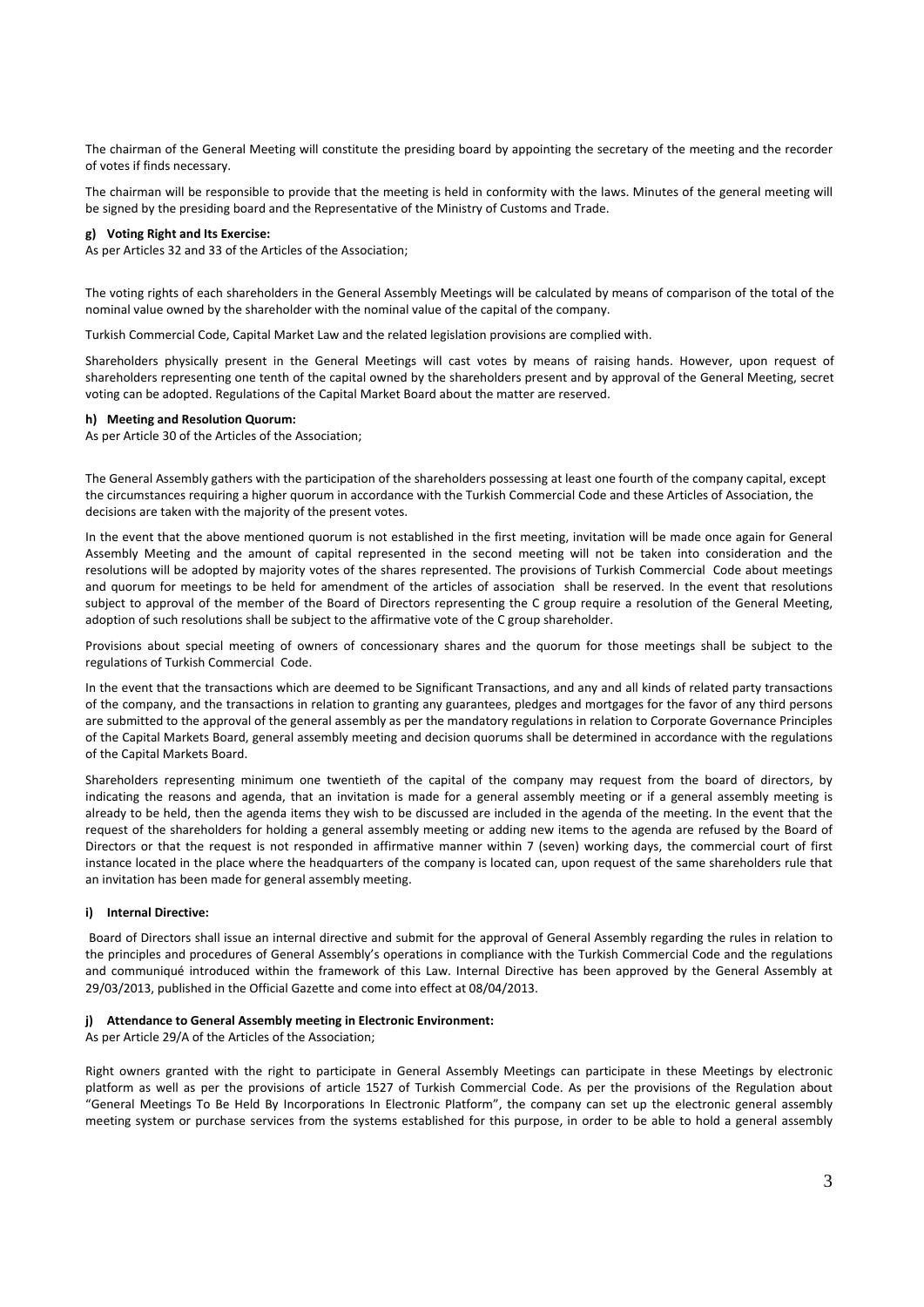meeting in electronic platform in which members can attend express their opinions, make proposals and cast votes. In all General Assembly Meetings to be held, as per the provisions of this article about articles of association, the right owners and their representatives will be entitled to exercise their rights referred to in the provisions of the regulation through the system to be installed.

### **OUR ADDITIONAL EXPLANATIONS PURSUANT TO REGULATIONS OF CAPITAL MARKET BOARD**

Additional disclosures which are required to be made pursuant to the "Communiqué of the Corporate Governance", numbered (II‐ 17.1) of the Capital Markets Board become effective at 3rd January 2014, and which are pertaining to agenda items are stated below under the respective agenda item and the general disclosures are made in this section.

### **1.Shareholding Structure and Voting Right**

There is no privilege regarding voting rights in our Article of Association. Each share is entitled to one vote. Pursuant to the Article 11 of the Articles of Association, Group C shareholder has a privilege to nominate the Board of Directors. The validity of the decisions of the matters that mentioned on the Article 15 of the Articles of Association is subject to the affirmative vote of the member of Board of Directors elected from C group.

Voting rights of our Shareholders are shown below:

| <b>SHAREHOLDER</b>                  | <b>SHARE AMOUNT (TL)</b> | <b>RATIO OF</b><br>CAPITAL (%) | <b>VOTING RIGHTS</b> | <b>RATIO OF</b><br><b>VOTING</b><br>RIGHTS (%) |
|-------------------------------------|--------------------------|--------------------------------|----------------------|------------------------------------------------|
| SOCAR Turkey Petrokimya A.Ş.        | 510.000.000,00           | 51,00                          | 510.000.000.000      | 51,00                                          |
| Other                               | 436.784.318,90           | 43,68                          | 43.678.431.890       | 43,68                                          |
| SOCAR Turkey Enerji A.Ş.            | 53.215.681,09            | 5,32                           | 5.321.568.109        | 5,32                                           |
| <b>Privatization Administration</b> | 0,01                     | 0,00                           |                      | 0,00                                           |
|                                     |                          |                                | $\mathbf{1}$         |                                                |
|                                     | 1.000.000.000,00         | 100,00                         | 100.000.000.000      | 100,00                                         |

2. Information about the request of shareholders, Capital Market Board and other public corporations to add a new agenda item

No written request from the shareholders reached to IR department to add a new agenda item in the General Assembly Meeting which will be held on 30th March 2015.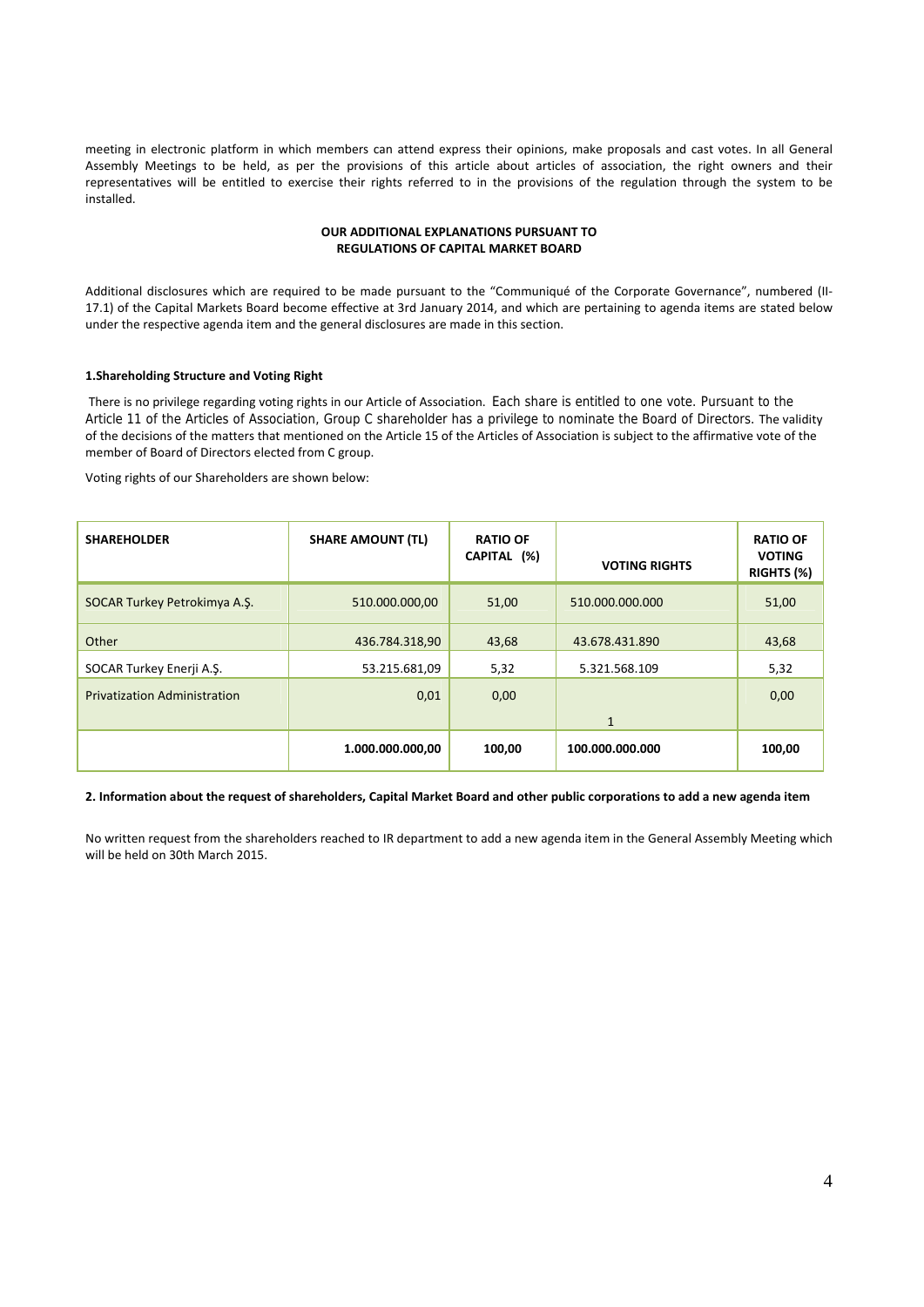### **AGENDA OF THE ORDINARY GENERAL ASSEMBLY MEETING OF PETKİM PETROKİMYA HOLDİNG A.Ş. RELATED TO YEAR 2014**

- 1. Opening and composition of the Meeting Presidency,
- 2. Reading, discussion and approval of the Activity Report of the Board of Directors for 2014,
- 3. Reading the report of the Auditor pertaining to 2014,
- 4. Reading, discussion and approval of the financial reports pertaining to 2014,
- 5. Release of the Chairman and members of the Board of Directors on account of their activities and account for 2014,

6. Discussion of the proposal of the Board of Directors on the usage of the profit pertaining to 2014, determination of the declared profit and dividend share ratio and taking a resolution thereon,

7. Taking a resolution on the Board's election of the independent Board Member pursuant to the Communiqué of the Capital Markets Board "Corporate Governance" numbered (II‐17.1),

8. Determination of the monthly gross remunerations to be paid to the members of the Board of Directors,

9. Election of the Auditor pursuant to the Turkish Commercial Code with number 6102,

10. In accordance with "Independent Auditing Standards in Capital Market" issued by Capital Market Board, approving the Independent Auditing Firm selected by the Board upon proposal of the Committee responsible for Audit as to be charged for the audit of the activities and accounts of 2015,

11. Informing the Shareholders on the aid and donations granted by our Company within the year 2014,

12. Taking a resolution on the limit of aid and donation of our Company for year 2015 pursuant to the article 19 clause 5 of the Capital Markets Law (CML),

13. Informing the General Assembly regarding respective transactions of the persons mentioned in the clause (1.3.6) of "Corporate Governance Principles" which is annex to Communiqué of the Capital Markets Board "Corporate Governance" numbered (II-17.1),

14. Granting the Members of the Board of Directors authorization to perform the transactions provided for in Articles 395 and 396 of Turkish Commercial Code,

15. Pursuant to the clause of 12/4 of Communiqué of the Capital Markets Board "Corporate Governance" numbered (II-17.1), informing the General Assembly as regards the guarantees, pledges and mortgages given by the Company in favor of third parties in the year 2014 and of any benefits or income thereof,

16. Wishes and closing.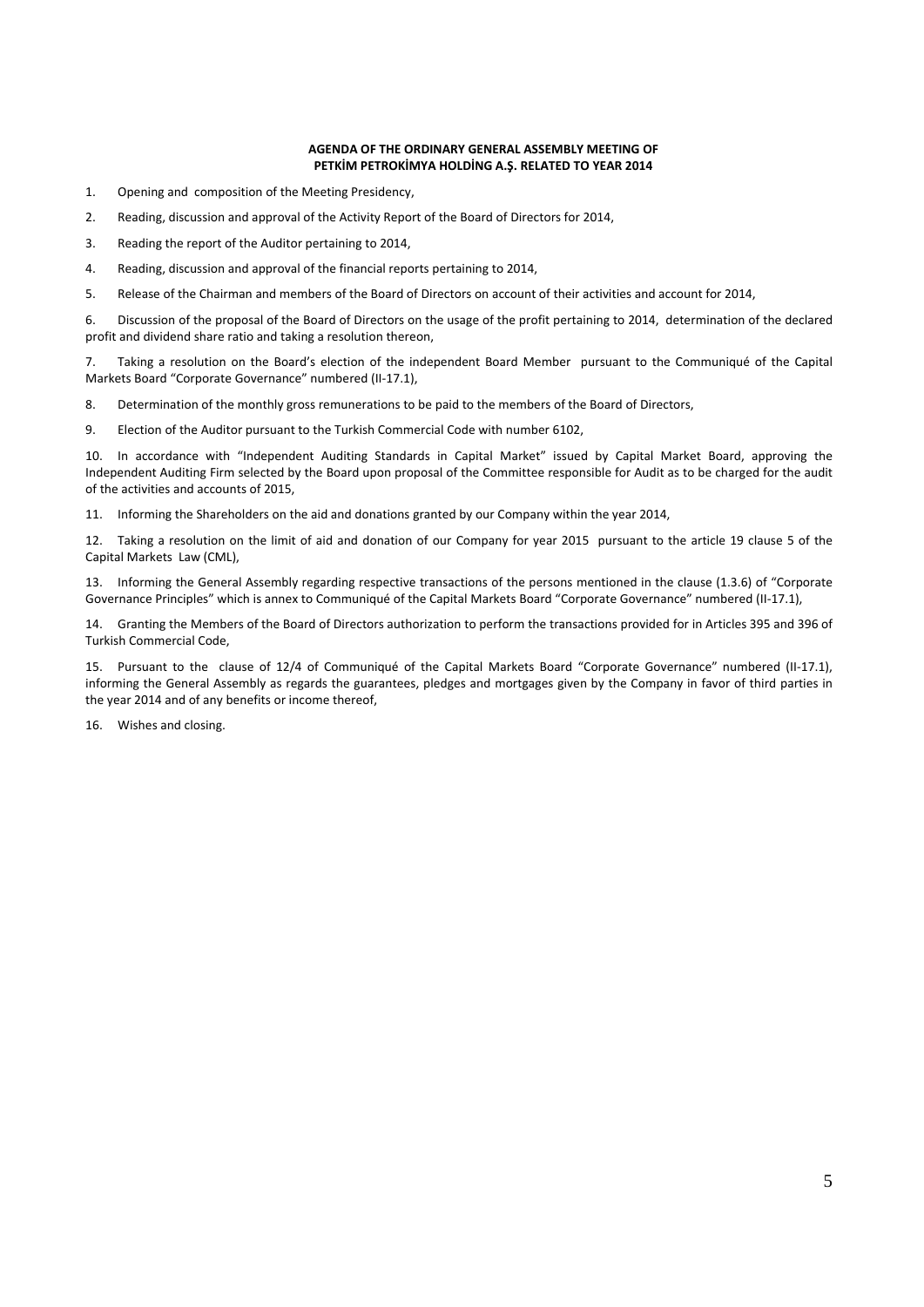### **PROXY**

### **PETKİM PETROKİMYA HOLDİNG ANONİM ŞİRKETİ**

I hereby appoint ………………………………………………………. who is introduced hereinbelow in detail as my representative to represent me in the Ordinary General Assembly Meeting of Petkim Petrokimya Holding Anonim Şirketi which shall be held on Monday 30/03/2015 at 13.30 p.m. in Aliağa /İZMİR in line with my below aspects; and to cast vote, to give proposals and to sign the necessary documents in the same.

Representative(\*); Name ‐ Surname/Business Title: TR ID No/Tax No, Trade Registry &No and MERSİS no: *(\*)Foreign representatives have to present the equivalents of the aforementioned information, if any.* 

### **A) SCOPE OF THE REPRESENTATIVE AUTHORITY**

### **1. On the items of General Assembly Agenda:**

a) The representative has the authority to vote in line with his/her own opinion.

b) The representative has the authority to vote in accordance with the proposals of the management of the Company.

c) The representative has the authority to vote for agenda items in line with the following instructions;

 **Instructions:** 

In case of the selection of  $(c)$  option, specific instructions for each agenda item shall be presented as marking one of the options given next to related General Assembly agenda item (accept or reject;) and in case of the selection of reject option, specific instructions for each agenda item, if any, shall be presented as indicating the statement of opposition which is requested to be *written on the General Assembly minute.*

| Agenda Items (*)                                                                                                                                                                                                                                                                                                                 | Accept | Reject | <b>Statement of</b><br>Opposition |
|----------------------------------------------------------------------------------------------------------------------------------------------------------------------------------------------------------------------------------------------------------------------------------------------------------------------------------|--------|--------|-----------------------------------|
| 1. Opening and composition of the Meeting Presidency,                                                                                                                                                                                                                                                                            |        |        |                                   |
| 2. Reading, discussion and approval of the Activity Report of the Board of Directors<br>for 2014,                                                                                                                                                                                                                                |        |        |                                   |
| 3. Reading the report of the Auditor pertaining to 2014,                                                                                                                                                                                                                                                                         |        |        |                                   |
| 4. Reading, discussion and approval of the financial tables pertaining to 2014,                                                                                                                                                                                                                                                  |        |        |                                   |
| 5. Release of the Chairman and members of the Board of Directors for their<br>activities and accounts pertaining to 2014,                                                                                                                                                                                                        |        |        |                                   |
| Discussion of determination of the proposal of the Board of Directors on the<br>6.<br>usage method of the profit pertaining to 2014 the distributable profit and dividend<br>shares ratios and taking a resolution thereon,                                                                                                      |        |        |                                   |
| 7. Taking a resolution on the Board's election of the independent Board Member<br>pursuant to the Communiqué of the Capital Markets Board "Corporate<br>Governance" numbered (II-17.1),                                                                                                                                          |        |        |                                   |
| 8. Determination of the monthly gross remunerations to be paid to the members<br>of the Board of Directors,                                                                                                                                                                                                                      |        |        |                                   |
| 9. Election of the Auditor pursuant to the Turkish Commercial Code with number<br>6102,                                                                                                                                                                                                                                          |        |        |                                   |
| 10. In accordance with "Independent Auditing Standards in Capital Market" issued<br>by Capital Markets Board (Serial: X No: 22), approving the Independent Auditing Firm<br>selected by the Board upon proposal of the Committee responsible for Audit as to<br>be charged for the audit of the activities and accounts of 2015, |        |        |                                   |
| 11. Informing the Shareholders on the aid and donations granted by our Company<br>within the year 2014,                                                                                                                                                                                                                          |        |        |                                   |
| 12. Taking a resolution on the limit of aids and donations of our Company for year<br>2015 pursuant to the article 19 clause 5 of the Capital Markets Law,                                                                                                                                                                       |        |        |                                   |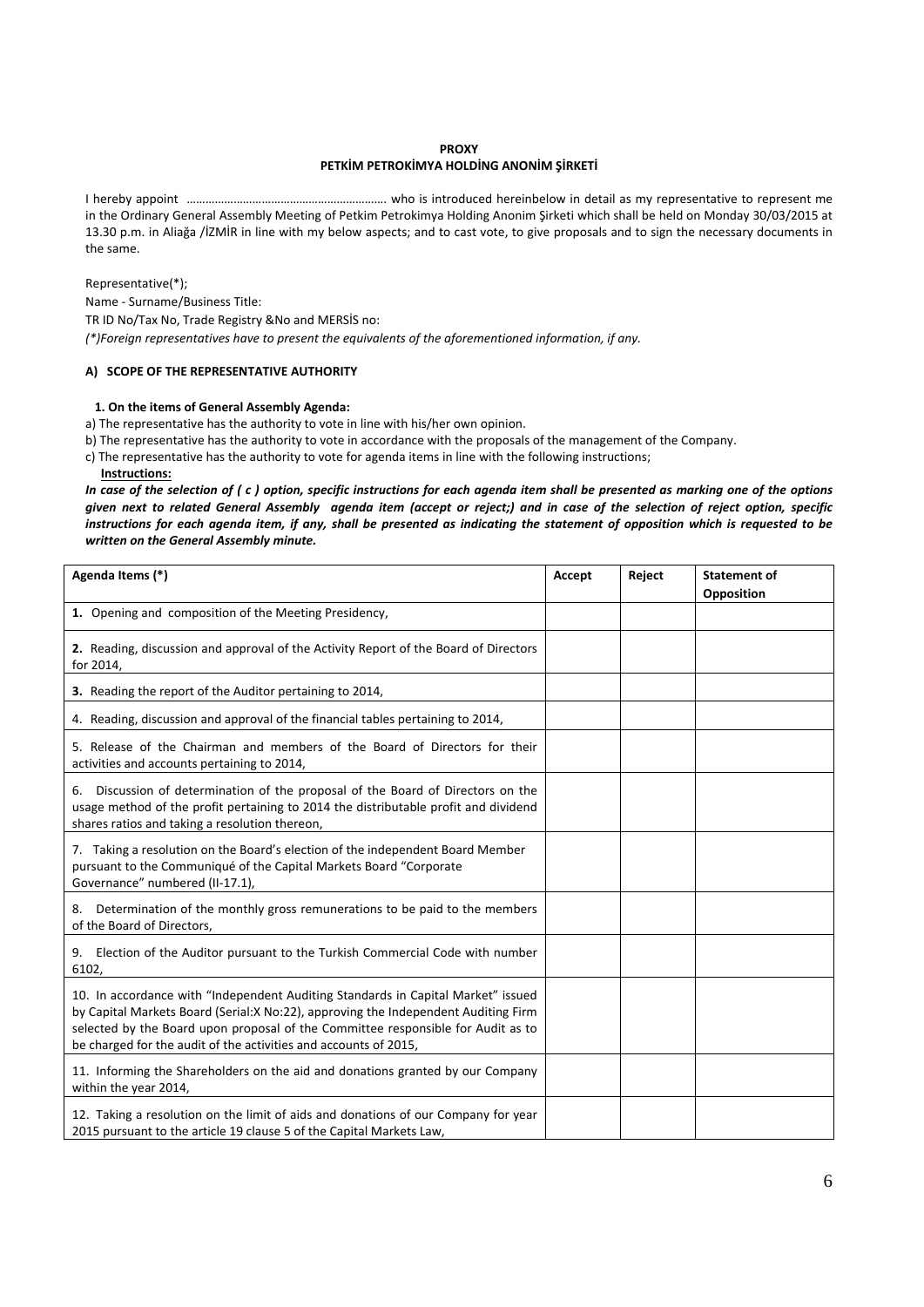| Agenda Items (*)                                                                                                                                                                                                                                                                                                         | Accept | Reject | Statement of<br><b>Opposition</b> |
|--------------------------------------------------------------------------------------------------------------------------------------------------------------------------------------------------------------------------------------------------------------------------------------------------------------------------|--------|--------|-----------------------------------|
| 13. Informing the General Assembly regarding respective transactions of the<br>persons mentioned in the clause (1.3.6) of "Corporate Governance Principles"<br>which is annex to Corporate Governance Communiqué of the Capital Markets Board<br>with number (II-17.1),                                                  |        |        |                                   |
| 14. Granting the Members of the Board of Directors authorization to perform the<br>transactions provided for in Articles 395 and 396 of Turkish Commercial Code with<br>number 6102,                                                                                                                                     |        |        |                                   |
| 15. Pursuant to the clause of 12/4 of Communiqué of the Capital Markets Board<br>"Corporate Governance" numbered (II-17.1), informing the General Assembly as<br>regards the guarantees, pledges and mortgages given by the Company in favor of<br>third parties in the year 2014 and of any benefits or income thereof, |        |        |                                   |
| 16. Wishes and closing.                                                                                                                                                                                                                                                                                                  |        |        |                                   |

### 2. Specific instructions on other issues that may arise at the General Assembly meeting and on the exercise of the minority rights:

a) The representative has the authority to vote in line with his/her own opinion.

b) The representative does not have the authority to vote in line with these matters.

c) The representative has the authority to vote for agenda items in line with the following specific instructions.

# **SPECIFIC INSTRUCTIONS: The specific instructions, if any, are indicated hereunder.**

### B) Shareholder specifies the shares that he/she asks the representative to represent by selecting one of the following options.

### 1. I hereby confirm my shares the details of which are indicated below to be represented by the representative.

a) Issue and Serial:\*

b) Number/Group:\*\*

c) Number of Shares ‐ Nominal Value:

ç) Whether it has privilege for vote or not:

d) Whether it is a Bearer or Registered share:\*

e) The ratio of the share to total shares owned by the owner/ voting rights:

\*The above information is not requested for the shares followed up as registered.

\*\*For the shares followed up as registered, group information will be presented instead of number.

# 2. I hereby confirm that my all shares stated in the list regarding the shareholders that will participate to General Assembly **Meeting prepared on one day before the General Assembly Meeting date by Central Registry Agency.**

### **SHAREHOLDER**

Name Surname or Title(\*): TR ID No/Tax No, Trade Registry & No and MERSİS no: Address:

*(\*) Foreign representatives have to present the equivalents of the aforementioned information, if any.* 

SIGNATURE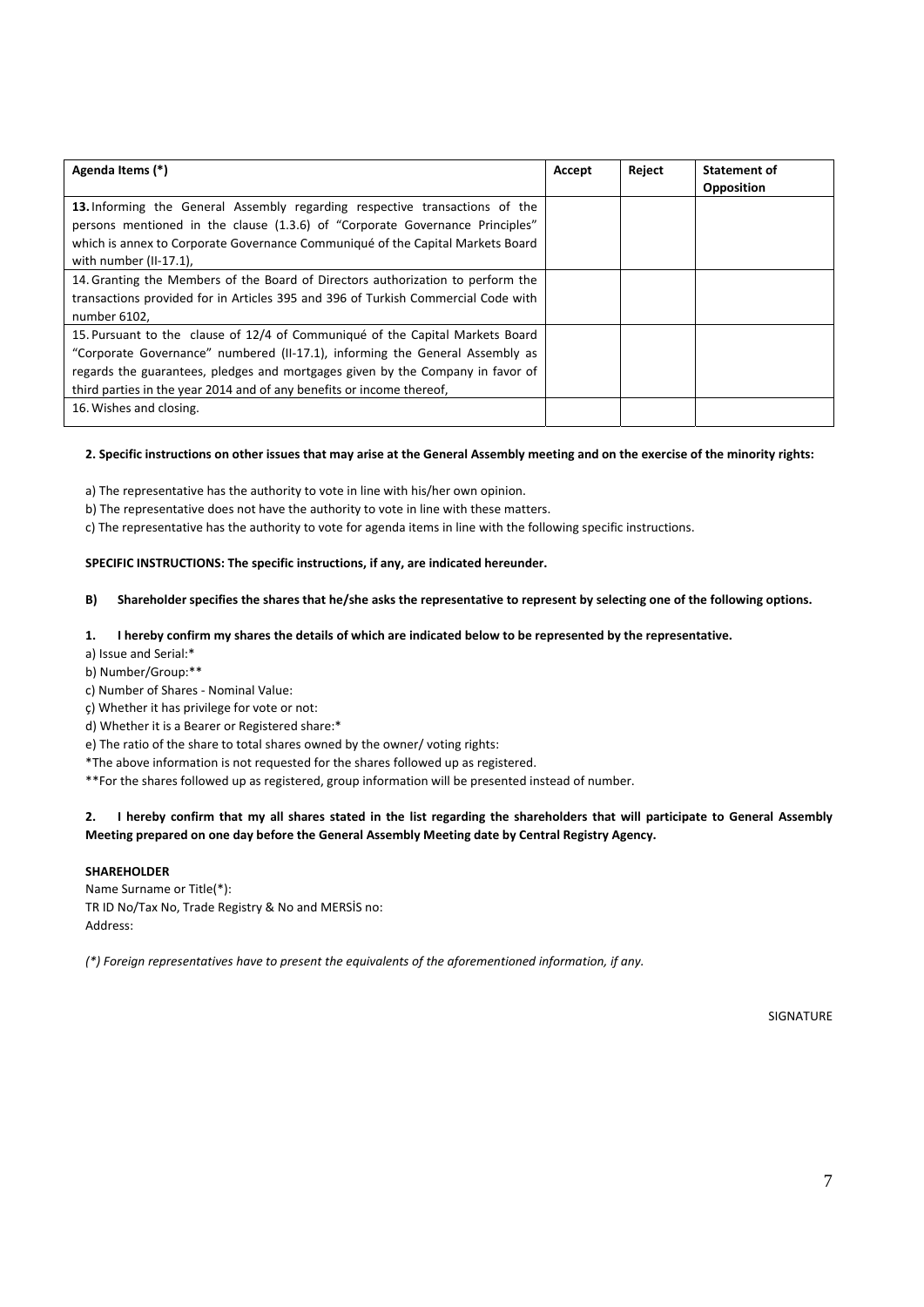### **EXPLANATIONS ON THE AGENDA OF ORDINARY GENERAL ASSEMBLY**

#### **1. Opening and composition of the Meeting Presidency**

The Meeting presidency to conduct the General Assembly Meeting will be composed pursuant to the "Turkish Commercial Code" (TCC) and the "Regulation on General Assembly Meetings of Capital Stock Companies and Commissioners of the Ministry of Industry and Commerce to be present at such Meetings" (the Regulation).

#### **2. Reading, discussion and approval of the Activity Report of the Board of Directors for 2014**

The Board's Activity Report pertaing to operating year 2014 prepared in accordance with Turkish Commercial Code (TCC) and Regulation and approved by the decision of our Board of Directors dated 06.03.2015 and numbered 14/21 and 14/22, made available to the shareholders for review at the headquarters of the company, at the İstanbul office in Reşitpaşa Mah. Eskibüyükdere Cad. Park Plaza No:14, 2. Kat, 8 no'lu Bağımsız Bölüm Şişli, on (www.petkim.com.tr) and on Public Disclosure Platform (www.kap.gov.tr), shall be read out for opinions and approval of the shareholders

### **3. Reading the report of the Auditor pertaining to 2014**

The General Assembly shall be informed about the Audit Report prepared by pursuant to the Turkish Commercial Code (TCC) Güney Bağımsız Denetim ve Serbest Muhasebeci Mali Müşavirlik A.Ş. that was selected as company auditor for the operating year of 2014 at the Ordinary General Meeting of 2013 and which will be reached on Petkim's Headquarters, Petkim's İstanbul brunch, Petkim Azerbaijan repsensentative office, Electronic General Assembly System (EGAS) of Central Registry Agency Inc. (CRA) and Petkim's website (www.petkim.com.tr)

#### **4. Reading, discussion and approval of the financial tables pertaining to 2014**

Consolidated balance sheet, profit and loss accounts pertaining to the accounting period  $01.01.2014 - 31.12.2014$  which are prepared in accordance with the provisions of TCC and Capital Market Law (CML) and relevant regulations and which are made available to the shareholders for review at the headquarters of the Company and on (www.petkim.com.tr) as from 06.03.2015 shall be read out at the General Assembly; and shall be submitted to the approval of the Shareholders.

#### 5. Release of the Chairman and members of the Board of Directors on account of their activities and account for 2014

The release of the members of Board of Directors from the operations and actions of the Company during the year 2014 shall be submitted to the approval of General Assembly, under the provisions of the TCC and the Regulation.

6. Discussion of the proposal of the Board of Directors on the usage of the profit pertaining to 2014, determination of the declared **profit and dividend share ratio and taking a resolution thereon,**

‐ According to the Consolidated Financial Statements for the period of 01.01.2014‐31.12.2014, our Company has earned a "Net Term Profit" of TL 8.678.766,00 pursuant to the principles of Capital Markets Board ("CMB") Communiqué (II‐14.1) and TL 563.841.530,50 pursuant to Tax Procedure Law.

‐ As stated in the attached profit distribution table, pursuant to the Board Resolution of 06.03.20154 with the number 14/23 profit of TL 28.192.076,53 will be allocated to the primary legal reserves and the remaining amount of the profit TL 535.649.453,97 will be allocated to the extraordinary reserves,

‐ Pursuant to Capital Markets Board's Communiqué numbered II‐14.1, first primary legal reserves of TL 28.192.076,53 will be deducted from "Net Term Profit" of TL 8.678.766,00 (the amount calculated in Consolidated Financial Statements for period of 01.01.2014‐31.12.2014) and remaining TL 19.513.310,53 will be deducted from previous years profits' and hence it has been resolved that no profit will be distributed for 2014,

shall be submitted to the approval of the General Assembly. The table of profit distribution is available in **(Attachment/1).**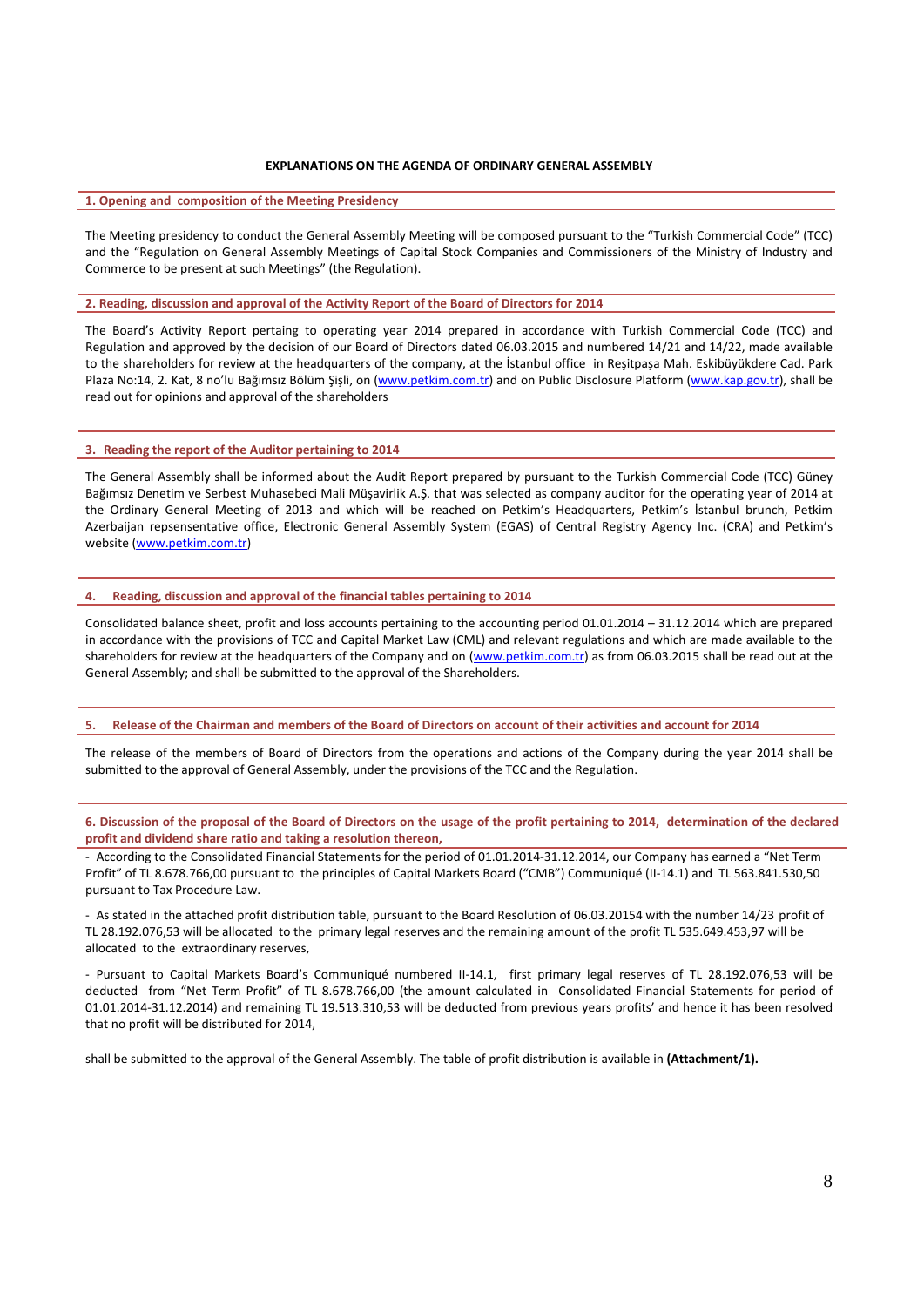### 7. Sermaye Piyasası Kurulu'nun (II 17.1) sayılı "Kurumsal Yönetim Tebliğ"i uyarınca Yönetim Kurulu tarafından yapılan Bağımsız **Yönetim Kurulu üyesi seçiminin onaylanması**

Mr. Muammer TÜRKER, who is an independent member of board in line with capital markets board legislation, is registered and announced in favor of Privatization Administration and item (h) of principle numbered 4.3.6 "not being registered and announced on behalf of the legal person elected as a member of the board of directors" of the "Corporate Governance Communiqué" (Communiqué) numbered II‐17.1 came into effect on 03.01.2014 is not satisfied and for this reason a permission is requested from CMB for him to carry duty as an independent board member until general assembly meeting of 2014.

Since time set by CMB has about to end, appointment of Mr. Muammer TÜRKER as board member (Privatization Administration representative) and appointment of Mr. Mehmet Emin BİRPINAR as independent board member is evaluated by the Corporate Governance Committee. (**Attachment‐2)**

Mr. Mehmet Emin BİRPINAR is evaluated as whether can carry duty as independent board member or not and his CV is attached to the (**Attachment‐3).** Independence declaration of Mr. Mehmet Emin BİRPINAR is attached to **(Attachment‐4)** After evaluation taking consideration of independence declaration and CV of Mr. Mehmet Emin BİRPINAR, he is considered to satisfy other conditions except item ç of principle numbered 4.3.6 of the Communiqué as he is working full time at the state institution of the Ministry of Environment and Urban Planning as Deputy Undersecretary.

Within the extent set in article numbered 6 and item numbered 2 of the Communiqué, the affirmative opinion is obtained from the Capital Markets Board.

8. Determination of the monthly gross remunerations to be paid to the members of the Board of Directors,

In accordance with the provisions of the Turkish Commercial Code, the Regulation and Articles of Association, the remunerations to be paid to the members of the Board of Directors shall be negotiated and determined.

### **9. Election of the Auditor pursuant to the Turkish Commercial Code with number 6102**

The Auditor shall be elected pursuant to the Turkish Commercial Code with number 6102 for the operating period of year 2014.

#### *Related Article of TCC:*

### *C) The auditor*

Article 399 - (1) The auditor shall be appointed by the company's GA; the auditor of the group of companies shall be appointed by the parent company's GA. An auditor must be appointed for each fiscal year and before the end of the fiscal year in which he/she will perform his/her duty. After the appointment, the BoD shall register the appointment of the auditor with the Trade Registry and *announce it in the Turkish Trade Registry Gazette and on its Web site.*

(2) The auditor can be dismissed from the audit engagement only in the manner set forth in paragraph 4 and provided that another *auditor has been appointed.*

(3) If no other auditor is appointed, the auditor of the parent company is considered to be the auditor of the group.

(4) If questions arise about whether the elected auditor is acting subjectively and fair cause can be established, the commercial court of first instance at the location of the company's headquarters can appoint another auditor after hearing the concerned parties and the *elected auditor upon the request of any of the following:*

*a) The BoD.*

b) The shareholders representing 10 percent of the capital, or, in public companies 5 percent of the basic or issued capital.

(5) The action regarding dismissal and appointment of a new auditor shall be filed within three weeks from the date on which the auditor election has been announced in the Turkish Trade Registry Gazette. In order for minority shareholders to file this action, they must have voted against the election of the auditor at the GA, had their opposing votes recorded in the minutes and been a shareholder *for at least three months prior to the date of the GA at which the election was made.*

(6) If an auditor has not been appointed within the first four months of the fiscal year, an auditor shall be appointed by the court as specified in paragraph, upon the request of the BoD, of each member of the board or of any shareholder. The same provision shall also apply in cases where the appointed auditor rejects the appointment or terminates the contract, that the resolution for his/her appointment is cancelled, declared null and void, or that the auditor fails to perform his/her duty due to legal or any other reason, or *that he/she is prevented from performing his/her duty. The order of the court shall be final.*

(7) In the event the auditor is appointed by the court, the advance payment required to be paid to the court treasurer for his/her fee and possible expenses shall be determined by the court by taking similar cases into consideration. An objection to the fee and the expenses *can be made within three business days. The order of the court shall be final.* 

(8) The auditor can terminate the audit contract only in the case of the existence of a just cause or only if an action for his/her dismissal has been filed. The conflict regarding the content of audit opinion, a qualified opinion and an opinion with a disclaimer letter cannot be deemed as just cause. The termination of the contract by the auditor must be justified and communicated in writing. The auditor shall be liable to submit the results he/ she obtained until the date of termination to the GA, and these results shall be presented *to the GA in the form of a report complying with Article 402.*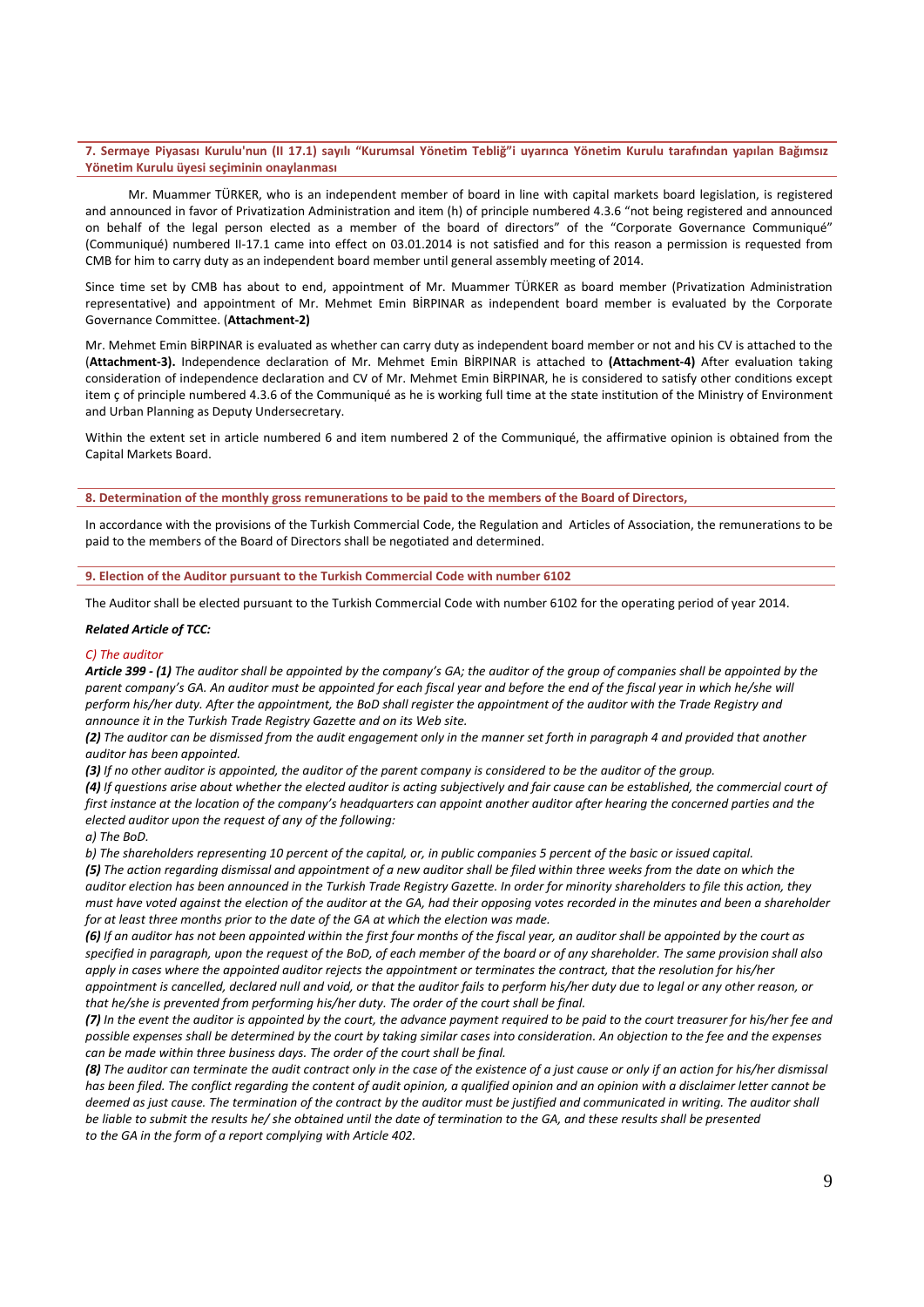(9) In the event the auditor gives a notice of termination in accordance with the provision in paragraph 6, the BoD shall immediately elect a temporary auditor, and shall inform the GA of the termination notice and present the auditor elected by the board for the *approval of the GA.*

10. In accordance with "Independent Auditing Standards in Capital Market" issued by Capital Market Board, approving the Independent Auditing Firm selected by the Board upon proposal of the Committee responsible for Audit as to be charged for the **audit of the activities and accounts of 2015,**

Pursuant to part Three, Section 6 of the Communiqué of the Capital Markets Board Serial: X, No. 22, the selection of independent audit company by the Board of Directors should be submitted to the General Assembly for approval. It is unanimously decided by Board of Directors of our Company upon recommendations by the Committee in charge of Audit to contract Güney Bağımsız Denetim ve Serbest Muhasebeci Mali Müşavirlik A.Ş to inspect the annual and interim financial tables of our Company prepared in accordance with the provisions of the regulations of the Capital Markets Board covering the accounting period 2015, and submit the selected audit company to the General Assembly for approval.

**11. Informing the Shareholders on the aid and donations granted by our Company within the year 2014**

The donations made within the year are required to be submitted to the approval of the General Assembly in accordance with Communiqué of the Capital Markets Board with number (II‐19.1), Article 6. Our company has made a donation to the tax exempt foundations and organizations at an amount of TL 50.243,16 in 2014 .This item is not subject to approval of the General Assembly, but only bears an informative purpose.

| PETKIM PETROKIMYA HOLDING A.S.                                          |                                                  |               |           |
|-------------------------------------------------------------------------|--------------------------------------------------|---------------|-----------|
| LIST OF AIDS AND DONATIONS DEBITED AS EXPENSES, AS OF DECEMBER 31, 2013 |                                                  | ΤL            |           |
|                                                                         |                                                  |               |           |
| <b>General aid and donations</b>                                        |                                                  |               |           |
|                                                                         |                                                  |               |           |
| 2014                                                                    | <b>Turkish Education Foundation</b>              |               | 200,00    |
| 2014                                                                    | Donation of vehicle to Aliağa Police Directorate |               | 44.342,10 |
| 2014                                                                    | Izmir Foundation for Culture Arts and Education  |               | 5.000,00  |
| 2014                                                                    | Donation of 762/1 Parcel                         |               | 651,06    |
| 2014                                                                    | Aegean Forest Foundation                         |               | 50,00     |
|                                                                         |                                                  | <b>TOTAL:</b> | 50.243,16 |

12. Taking a resolution on the limit of aid and donation of our Company for year 2015 pursuant to the article 19 clause 5 of the **Capital Markets Law (CML)**

Pursuant to the Article 19 clause 5 of Capital Markets Board, the limit of aid and donation of our Company for year 2015 shall be discussed and a resolution shall be taken thereon.

13. Informing the General Assembly regarding respective transactions of the persons mentioned in the clause (1.3.6) of "Corporate Governance Principles" which is annex to Communiqué of the Capital Markets Board "Corporate Governance" numbered (II-17.1).

Informing the General Assembly regarding respective transactions of the persons mentioned in the clause (1.3.6) of "Corporate Governance Principles" which is annex to Communiqué of the Capital Markets Board "Corporate Governance" numbered (II‐17.1), if any. This item is not subject to approval by the General Assembly, but only bears an informative purpose.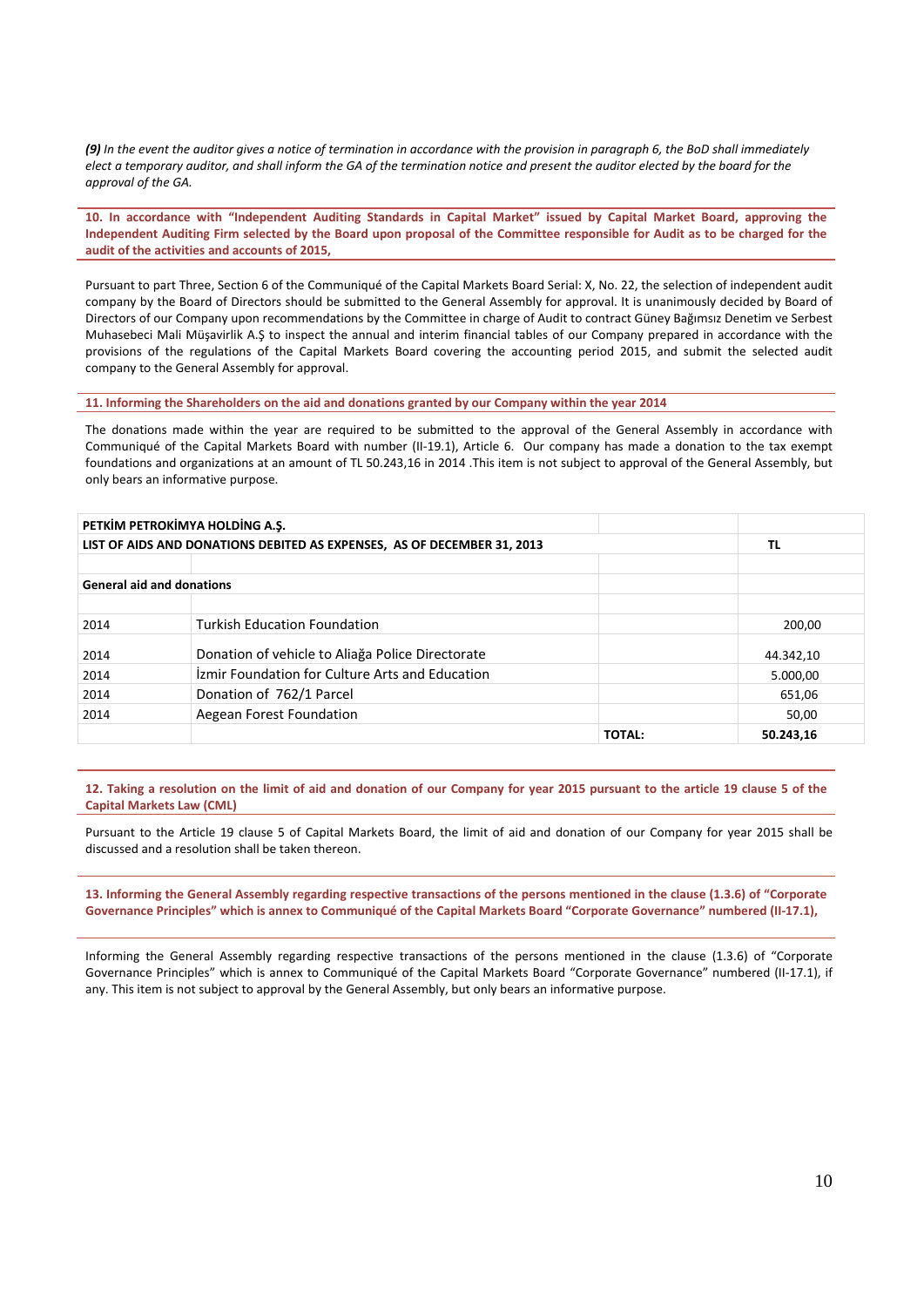14. Granting the Members of the Board of Directors authorization to perform the transactions provided for in Articles 395 and 396 **of Turkish Commercial Code**

Since General Assembly's approval is required for the members of the Board of Directors to perform any transaction pursuant to Article 395 ("Prohibition of conducting transaction with company, to become indebted to company") and Article 396 ("Non‐Compete Obligation") of Turkish Commercial Code and Section 396, Granting this permission shall be presented to the approval of the shareholders.

15. Pursuant to the clause of 12/4 of Communiqué of the Capital Markets Board "Corporate Governance" numbered (II-17.1), informing the General Assembly as regards the guarantees, pledges and mortgages given by the Company in favor of third parties in **the year 2014 and of any benefits or income thereof,**

This agenda item is not subject to approval of the General Assembly, but only bears an informative purpose. Information on the details of the collaterals, mortgages and pledges given to carry out the regular commercial activities of the Company are provided in footnotes of the Audited Financial Statements dated 31 December 2014. The information note regarding the guarantees, pledges and mortgages provided by the Company to third parties or the derived income or interest thereof will also be read out during the General Assembly; and shall be submitted to the information of the shareholders.

**16. Wishes and closing speech.**

**ATTACHMENT‐1: Profit Distribution Table**

**ATTACHMENT‐2: Evaluation of Corporate Governance Committee**

**ATTACHMENT‐3: Mr.Mehmet Emin Birpınar CV**

**ATTACHMENT‐4: Independence Declaration of Mr.Mehmet Emin Birpınar**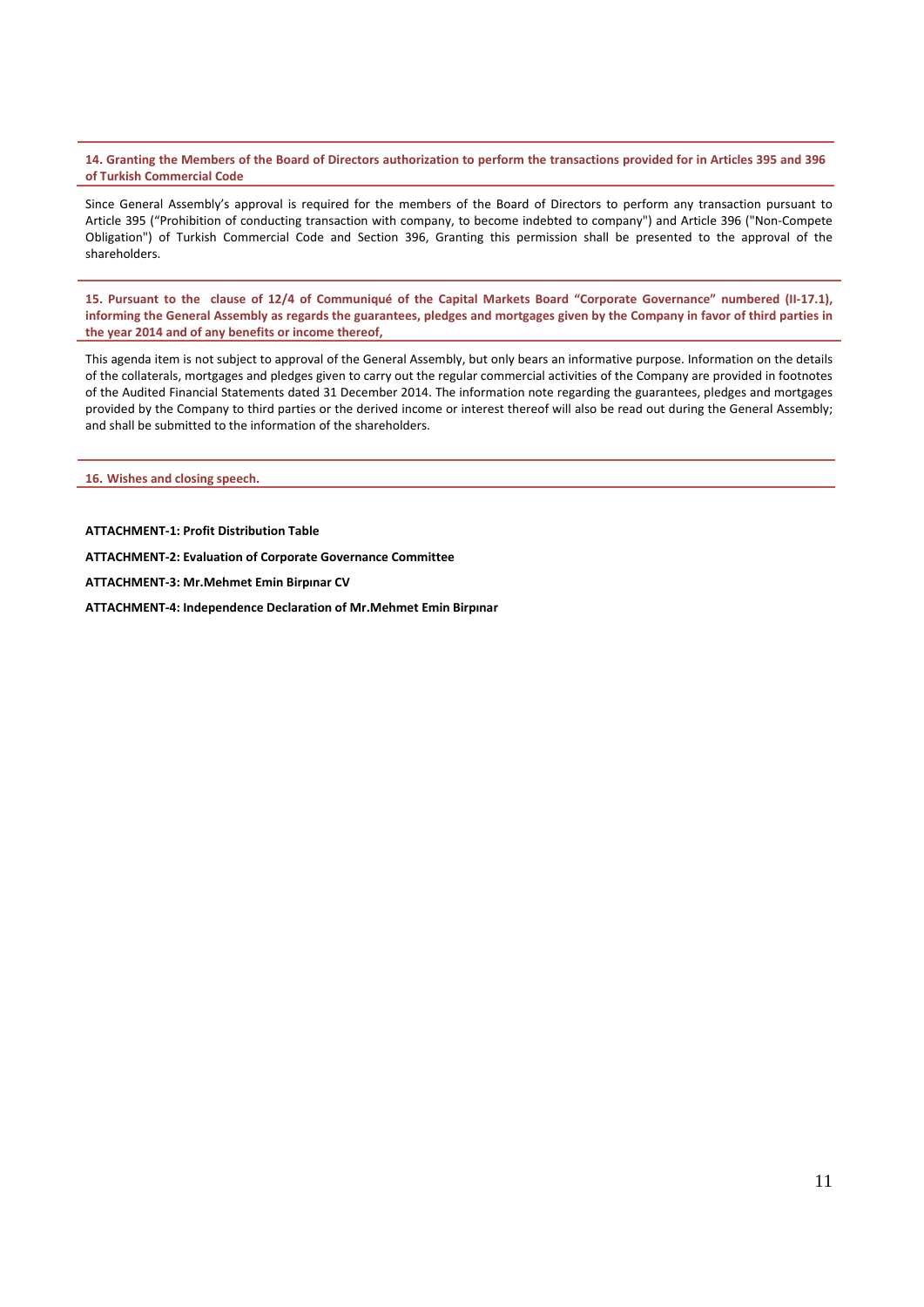# **ATTACHMENT‐1: Profit Distribution Table**

### **PETKİM PETROKİMYA HOLDİNG ANONİM ŞİRKETİ FOR 2014 STATEMENT OF PROFIT APPROPRIATION (TL)**

|                                                                     | As per Capital<br><b>Markets Board</b> | As per legal records |
|---------------------------------------------------------------------|----------------------------------------|----------------------|
| <b>PROFIT DISTRIBUTION FOR THE PERIOD</b>                           |                                        |                      |
| 1) Paid / Issued Capital                                            | 1.000.000.000,00                       | 1.000.000.000,00     |
| 2) Total Legal Reserve (As per legal records)                       | 8.356.700,26                           | 8.356.700,26         |
|                                                                     |                                        |                      |
| In case of preference in the distribution of profit as per Articles |                                        |                      |
| of Incorporation, details of the respective preference              |                                        |                      |
| 3) Profit for the period                                            | (61.771.495,00)                        | 563.841.530,50       |
| 4) Taxes to be paid                                                 | 70.450.261,00                          |                      |
| 5) Net Profit for the period                                        | 8.678.766,00                           | 563.841.530,50       |
| 6) Losses from previous years                                       |                                        |                      |
| 7) Primary legal reserves (*)                                       | 8.678.766,00                           | 28.192.076,53        |
| 8) Distributable Net Profit of the Period                           |                                        | 535.649.453,97       |
| 9) Donations during the year                                        |                                        |                      |
|                                                                     |                                        |                      |
| 10) DISTRIBUTABLE NET PROFIT OF THE PERIOD WITH ADDED               |                                        |                      |
| DONATIONS FOR THE CALCULATION OF THE FIRST DIVIDEND                 |                                        | 535.649.453,97       |
|                                                                     |                                        |                      |
|                                                                     |                                        |                      |
| 11) First Dividend to Shareholders                                  |                                        |                      |
| - Cash                                                              |                                        |                      |
| - Free of Charge                                                    |                                        |                      |
| 12) Shareholders of Preferred Shares                                |                                        |                      |
| 13) Dividends for the Members of the Executive Board,               |                                        |                      |
| Employees, etc.                                                     |                                        |                      |
| 14) Dividends for the Shareholders of Dividend Shares               |                                        |                      |
| 15) Second Dividend to Shareholders                                 |                                        |                      |
| 16) Secondary Legal Reserve                                         |                                        |                      |
| 17) Statutory Reserves                                              |                                        |                      |
| 18) Special Reserves                                                |                                        |                      |
| 19) Extraordinary Reserves                                          |                                        | 535.649.453,97       |
|                                                                     |                                        |                      |
| 20) Other Resources Anticipated for Distribution                    |                                        |                      |
| - Previous Years Profit                                             |                                        |                      |
| - Extraordinary Reserves                                            |                                        |                      |
| - Other Distributable Reserves as per the Law and Articles of       |                                        |                      |
| Association                                                         |                                        |                      |
|                                                                     |                                        |                      |
| Earnings per Share (kurus)                                          | 0,0087                                 |                      |
|                                                                     |                                        |                      |

Dividend per Share (kurus) (Gross) 0,0000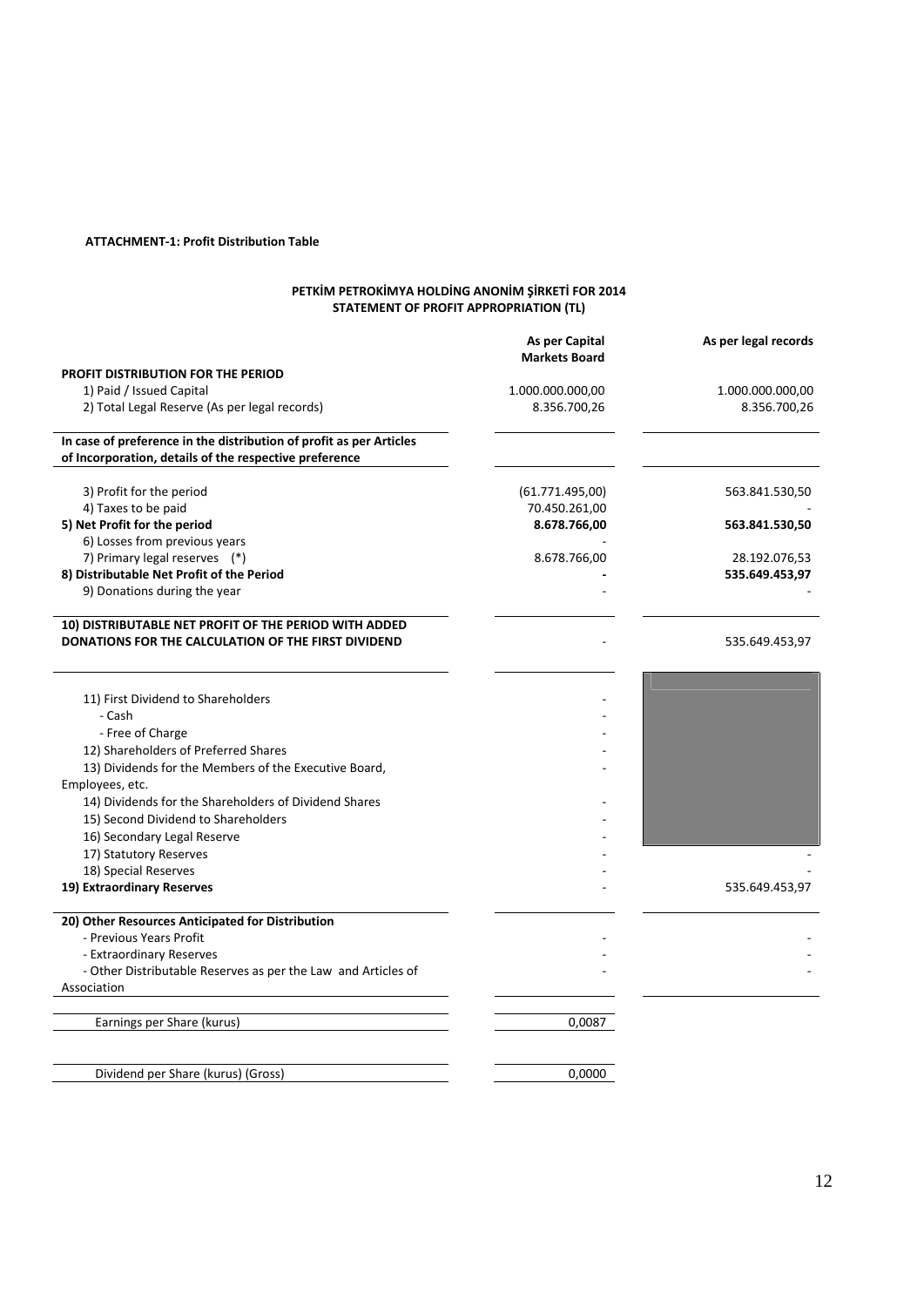### **INFORMATION ON THE DISTRIBUTED SHARE OF PROFIT**

|       | Dividend information per share                                                                                               |                          |                                                           |       |
|-------|------------------------------------------------------------------------------------------------------------------------------|--------------------------|-----------------------------------------------------------|-------|
|       | Group                                                                                                                        | <b>Total dividend</b>    | Dividend corresponding to a share with nominal value 1Krs |       |
|       |                                                                                                                              | amount TL                | Amount Krs                                                | Ratio |
| GROSS | A<br>Socar Turkey Petrokimya A.Ş.<br>Socar Turkey Enerji A.Ş.<br>Other (Open to Public)<br>B<br>Socar Turkey Petrokimya A.Ş. | $\overline{\phantom{a}}$ |                                                           |       |
|       | Directorate of Privatization<br>Administration<br>Total:                                                                     | $\overline{\phantom{a}}$ |                                                           |       |

|   | A<br>Socar Turkey Petrokimya A.Ş.<br>Socar Turkey Enerji A.Ş.<br>Other (Open to Public) |  |  |
|---|-----------------------------------------------------------------------------------------|--|--|
| 달 | B<br>Socar Turkey Petrokimya A.Ş.                                                       |  |  |
|   | ◡<br>Directorate of Privatization<br>Administration                                     |  |  |
|   | Total:                                                                                  |  |  |

### **DISTRIBUTED SHARE OF PROFIT IN PROPORTION TO NET DISTRIBUTABLE PROFIT FOR THE PERIOD WITH ADDED DONATIONS**

| Share of profits distributed to shareholders (TL) | Share of profits distributed to shareholders in proportion to net |
|---------------------------------------------------|-------------------------------------------------------------------|
|                                                   | distributable profit for the period with added donations (%)      |
|                                                   |                                                                   |

(\*)Primary legal reserves of TL 28,192,076.53 will be deducted from "Net Term Profit" of TL 8.678.766,00 (the amount calculated in Consolidated Financial Statements for period of 01.01.2014‐31.12.2014) and remaining TL 19,513,310.53 will be deducted from previous years profits'.

# **ATTACHMENT‐2: Evaluation of Corporate Governance Committee**

### **To the Board of Directors of PETKİM Petrokimya Holding A.Ş.**

Mr. Muammer TÜRKER, who is an independent member of board in line with capital markets board legislation, is registered and announced in favor of Privation Administration and item (h) of principle numbered 4.3.6 "not being registered and announced on behalf of the legal person elected as a member of the board of directors" of the "Corporate Governance Communiqué" (Communiqué) numbered II‐17.1 came into effect on 03.01.2014 is not satisfied and for this reason a permission is requested from CMB for him to carry duty as an independent board member until general assembly meeting of 2014.

Since time set by CMB has about to end, appointment of Mr. Muammer TÜRKER as board member (Privatization Administration representative) and appointment of Mr. Mehmet Emin BİRPINAR as independent board member is evaluated.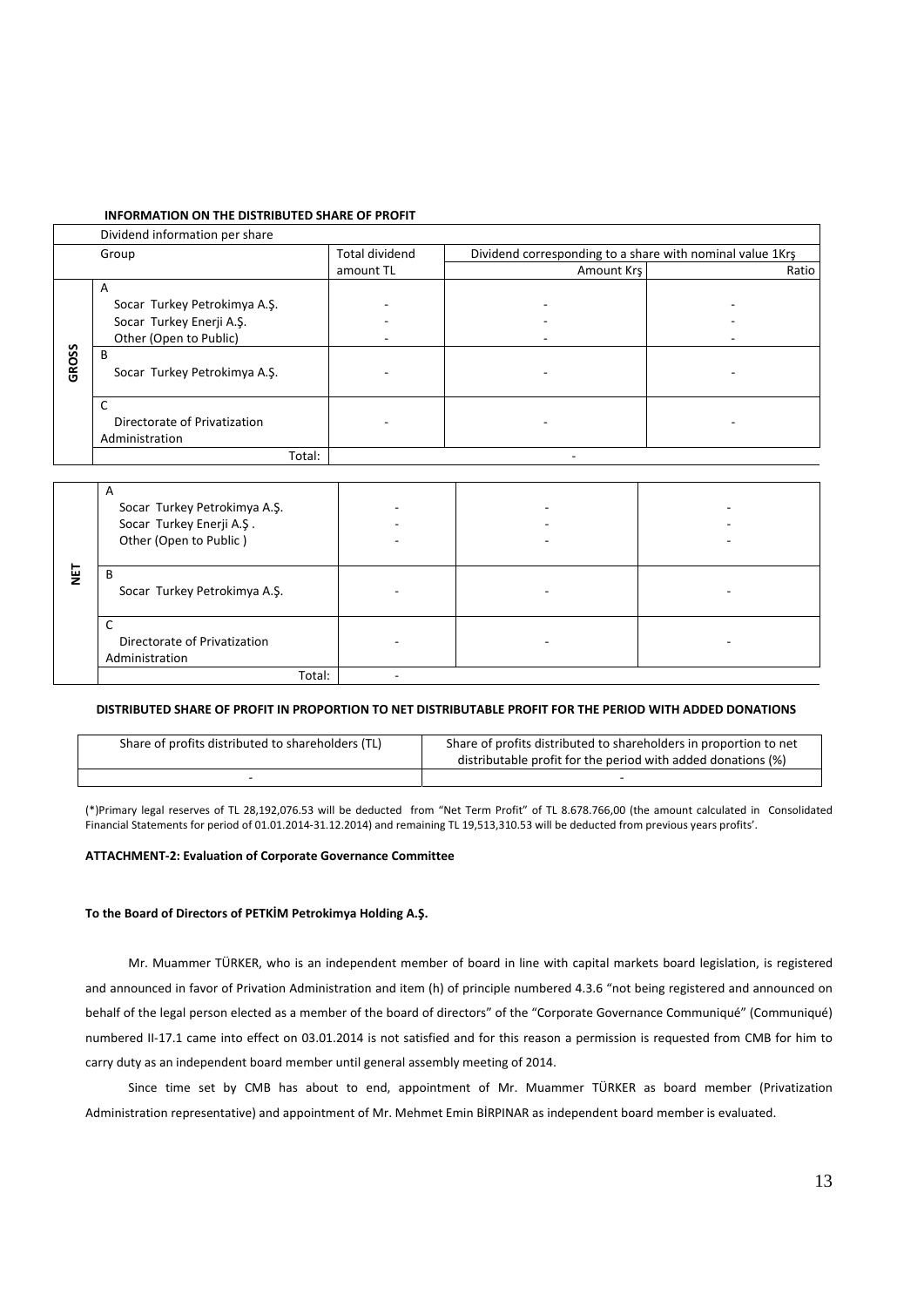Mr. Mehmet Emin BİRPINAR with Turkish ID number 35920575130, whose CV is attached and resides at the address Güzeltepe Mahallesi Çağdaş Sokak No: 3/D Üsküdar, İstanbul is evaluated as whether can carry duty as independent board member or not. Independence declaration of Mr. Mehmet Emin BİRPINAR is attached. After evaluation taking consideration of independence declaration and CV of Mr. Mehmet Emin BİRPINAR, he is considered to satisfy other conditions except item ç of principle numbered 4.3.6 of the Communiqué as he is working full time at the state institution of the Ministry of Environment and Urban Planning as Deputy Undersecretary.

Within the extent set in article numbered 6 and item numbered 2 of the Communiqué, conditional on obtaining the affirmative opinion of the Capital Markets Board, it is resolved that the board of directors be informed that Mr. Mehmet Emin BİRPINAR can carry duty as independent member of board in our Company and to carry out necessary work for getting approval of the Capital Markets Board for this subject.

Attachment: Independence declaration and CV of Mr. Mehmet Emin BİRPINAR

Sincerely. 11 / 02/ 2015

Committee Chairman

Hulusi KILIC

Committee Member Vagif ALIYEV

Nahuery

Committee Member

Committee Member

Prof.Dr.Mehmet Emin

**BIRPINAR** 

(Internal Audit&IR Coordinator)

Mustafa CAGATAY Whenpot

**Corporate Governance Committee**  11 /02 / 2015

Committee Member Kenan YAVUZ